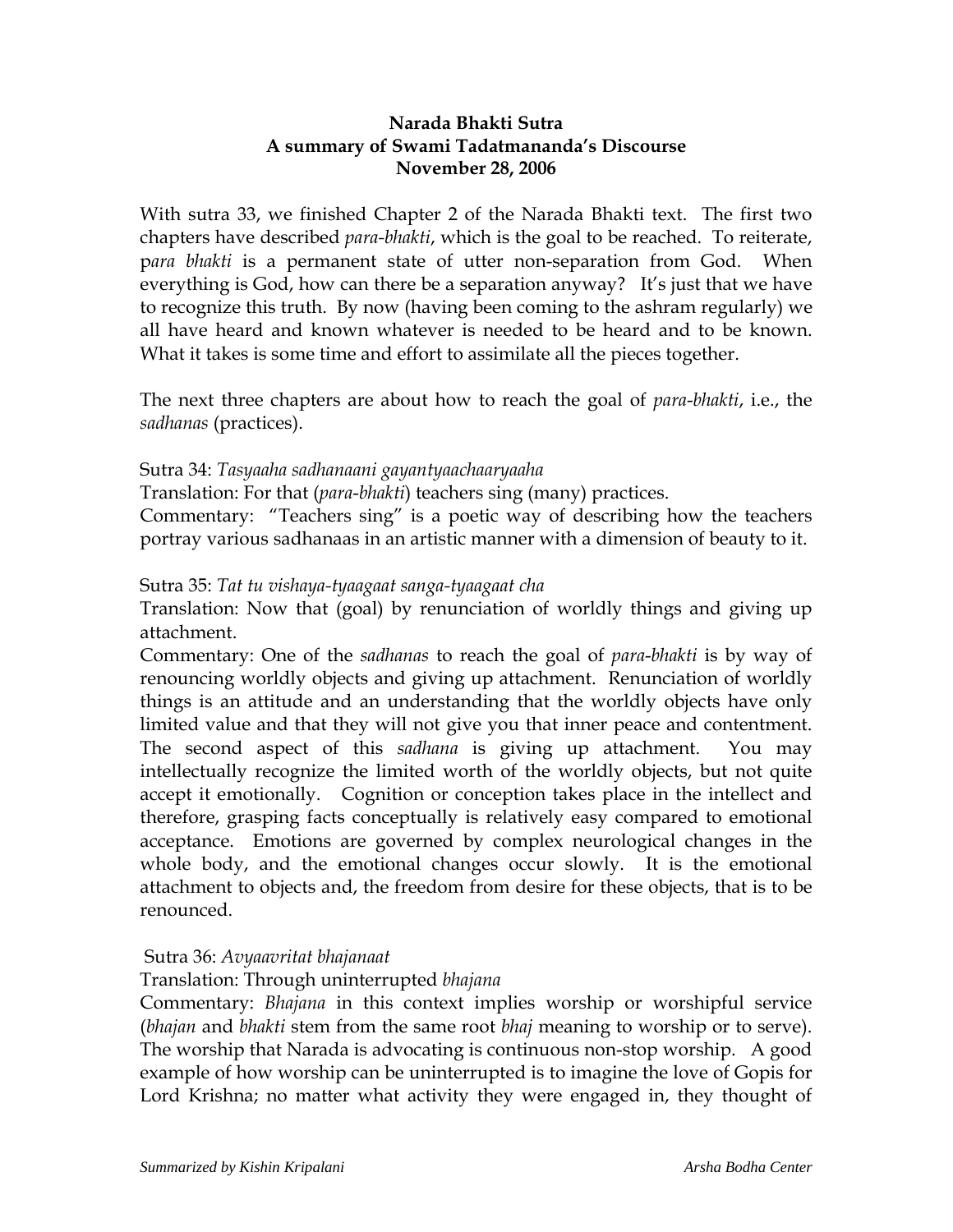their beloved Krishna non-stop. That kind of tenacity for the goal will make your worship (bhajan) uninterrupted.

# Sutra 37: *Loke'pi bhagavad-guna-shravana-kirtanaat*

Translation: By hearing and singing the glories of the lord amidst worldly activities.

Commentary: This verse presents another *sadhana*, *viz*., listening to the glories of the Lord in stories and by singing his praises.

It seems that Narada in this sutra is making reference to the best-known verse in *Srimad Bhagavad*. This verse is known as *Navavidha Bhakti* since it recounts nine forms of bhakti:

*"Shravanam, kirtanam, Vishno smaranam, paada-sevanam, archanam, vandanam, daasyam, sakhyam, atma-nivedanam."*

- 1. *Shravanam* is listening to stories like Ramayana, Mahabharata, and those in various *puranas*. These stories present religious teachings in the context of stories, which engross every one's attention and evoke a feeling of *bhakti*.
- 2. *Kirtanam* is singing the praise of the Lord. Singing is one of the best ways to evoke devotion because it appeals to our emotions. Nothing can connect us to God as easily as singing. Devotional singing is almost universal in its appeal, and is a form of worship in almost all religions.
- 3. Vishnu *smaranam*, is uninterrupted thinking of God as Vishnu or as any other form.
- 4. *Paada*-*sevanam* means worship of Lord's feet. It entails worshipping God through the service to people. Remember that all of the people are part of Him and every being needs some help. By helping people we worship Lord's feet.
- 5. *Archanam* is doing *puja* or *havan* or any simple ritual, like lighting a *diya* (oil lamp) or lighting an *agarbatti*.
- 6. *Vandana* is chanting hymns and singing the glories of the Lord.
- 7. *Daasyam* is an attitude of being in the service of the Lord as a servant. To get the right orientation of this attitude, we need to visualize the ancient culture in which being in the service of a king or a master was an extremely desirable position. The servants were well taken care of and had a feeling of gratitude towards their masters. Their service was more from the love of their heart than merely a job to be done. *Bhakti* with the feeling of gratitude, in fact, is a more mature form of worship.
- 8. *Sakhyam*, means friendship; in this form of *bhakti* there is no rank distinction between the devotee and the Lord. It is characterized by a